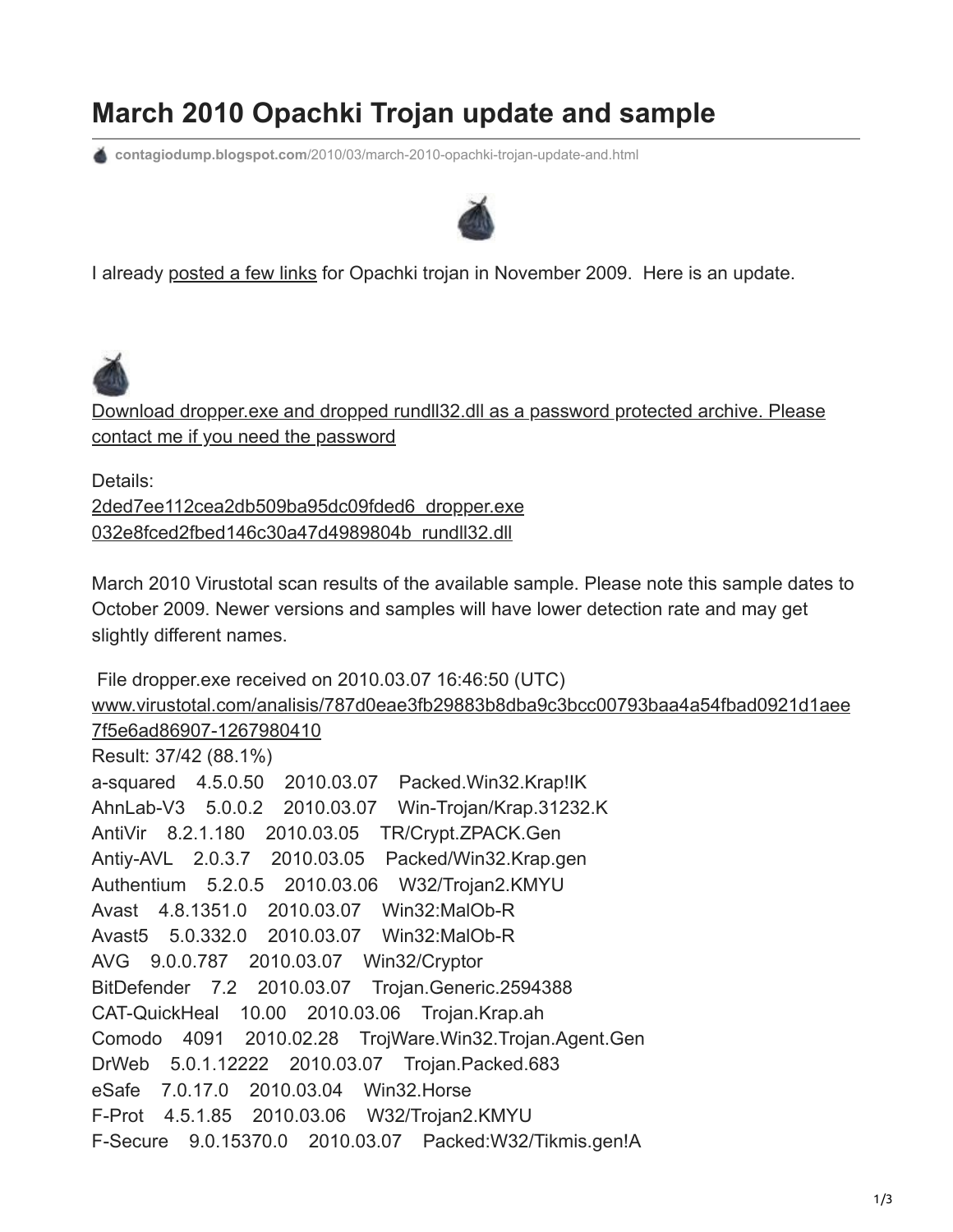Fortinet 4.0.14.0 2010.03.07 W32/Krap.AH GData 19 2010.03.07 Trojan.Generic.2594388 Ikarus T3.1.1.80.0 2010.03.07 Packed.Win32.Krap Jiangmin 13.0.900 2010.03.07 Packed.Krap.zvc K7AntiVirus 7.10.990 2010.03.04 Trojan.Win32.Malware.4 Kaspersky 7.0.0.125 2010.03.07 Packed.Win32.Krap.ah McAfee 5912 2010.03.06 Opachki.a McAfee+Artemis 5912 2010.03.06 Opachki.a McAfee-GW-Edition 6.8.5 2010.03.07 Trojan.Crypt.ZPACK.Gen Microsoft 1.5502 2010.03.07 Trojan:Win32/Opachki.A NOD32 4922 2010.03.07 Win32/TrojanDropper.Agent.OLQ Norman 6.04.08 2010.03.07 W32/Crypt.dam nProtect 2009.1.8.0 2010.03.07 Trojan/W32.Krap.31232.L Panda 10.0.2.2 2010.03.07 Trj/Zlob.KH PCTools 7.0.3.5 2010.03.04 Trojan.Generic Prevx 3.0 2010.03.07 High Risk Cloaked Malware Sophos 4.51.0 2010.03.07 Mal/FakeAV-BX Sunbelt 5780 2010.03.07 Trojan.Win32.Generic!VS Symantec 20091.2.0.41 2010.03.07 Trojan Horse TrendMicro 9.120.0.1004 2010.03.07 TROJ\_OPACHKI.I VBA32 3.12.12.2 2010.03.05 BScope.Win32.AntiAV2010 VirusBuster 5.0.27.0 2010.03.06 Trojan.Opachki.EK Additional information File size: 31232 bytes MD5...: 2ded7ee112cea2db509ba95dc09fded6



 File rundll32.dll received on 2010.03.07 16:55:25 (UTC) [http://www.virustotal.com/analisis/8f7684eed8707df29772df1285232df84d2e9be814aced65f](http://www.virustotal.com/analisis/8f7684eed8707df29772df1285232df84d2e9be814aced65f3f02c7770632988-1267980925) 3f02c7770632988-1267980925 Result: 37/42 (88.1%) a-squared 4.5.0.50 2010.03.07 Packed.Win32.Krap!IK AhnLab-V3 5.0.0.2 2010.03.07 Win-Trojan/Krap.23552.V AntiVir 8.2.1.180 2010.03.05 TR/PCK.Krap.AH.49 Antiy-AVL 2.0.3.7 2010.03.05 Packed/Win32.Krap.gen Authentium 5.2.0.5 2010.03.06 W32/Trojan2.KMWX Avast 4.8.1351.0 2010.03.07 Win32:Malware-gen Avast5 5.0.332.0 2010.03.07 Win32:Malware-gen AVG 9.0.0.787 2010.03.07 SHeur2.BMZG